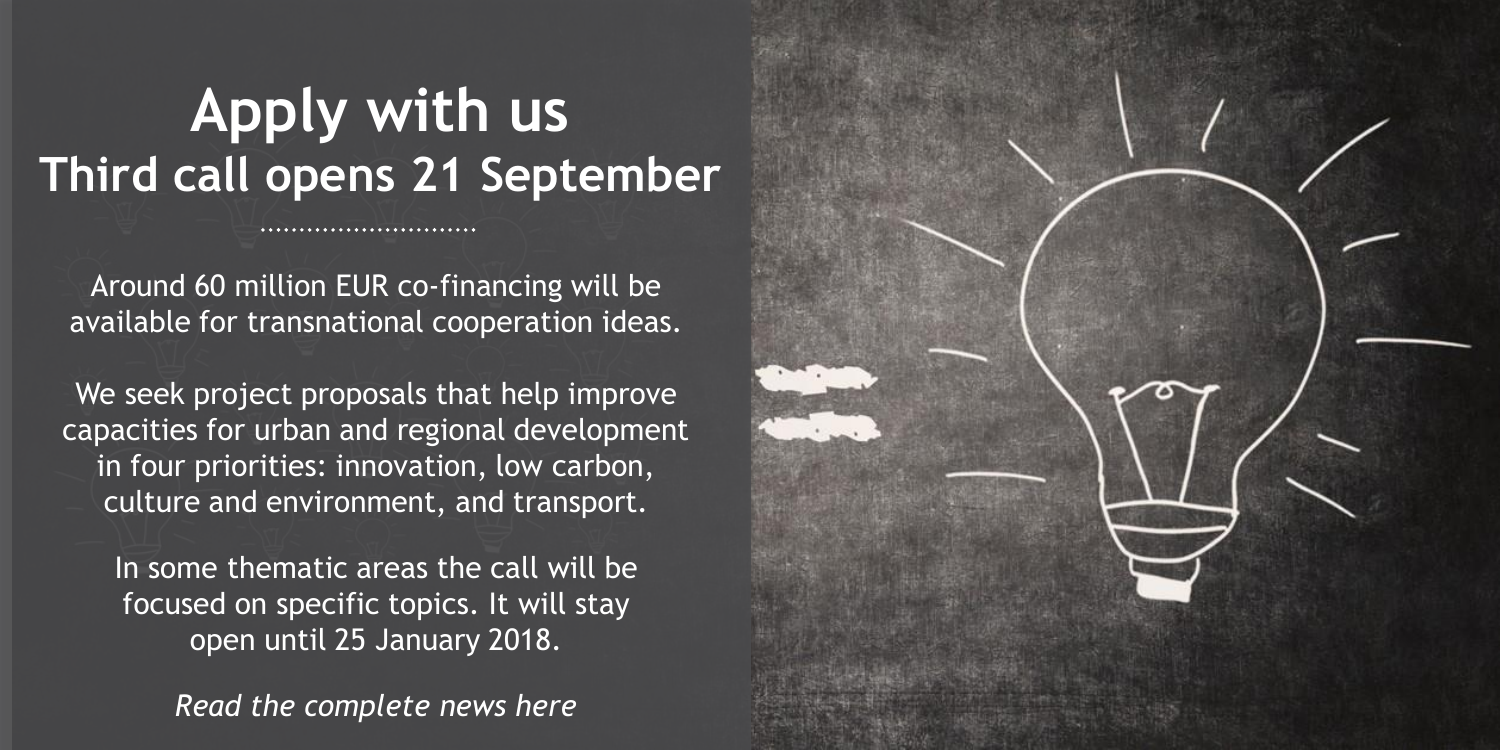

## **Register now Annual Conference 2017**

Come to Berlin and celebrate with us 20 years of transnational cooperation in central Europe!

Join us on 21-22 September and discuss with 400 other participants why transnational cooperation is important in central Europe.

We will launch the third call and new project ideas can present themselves in PitchIt! sessions.

*Register now*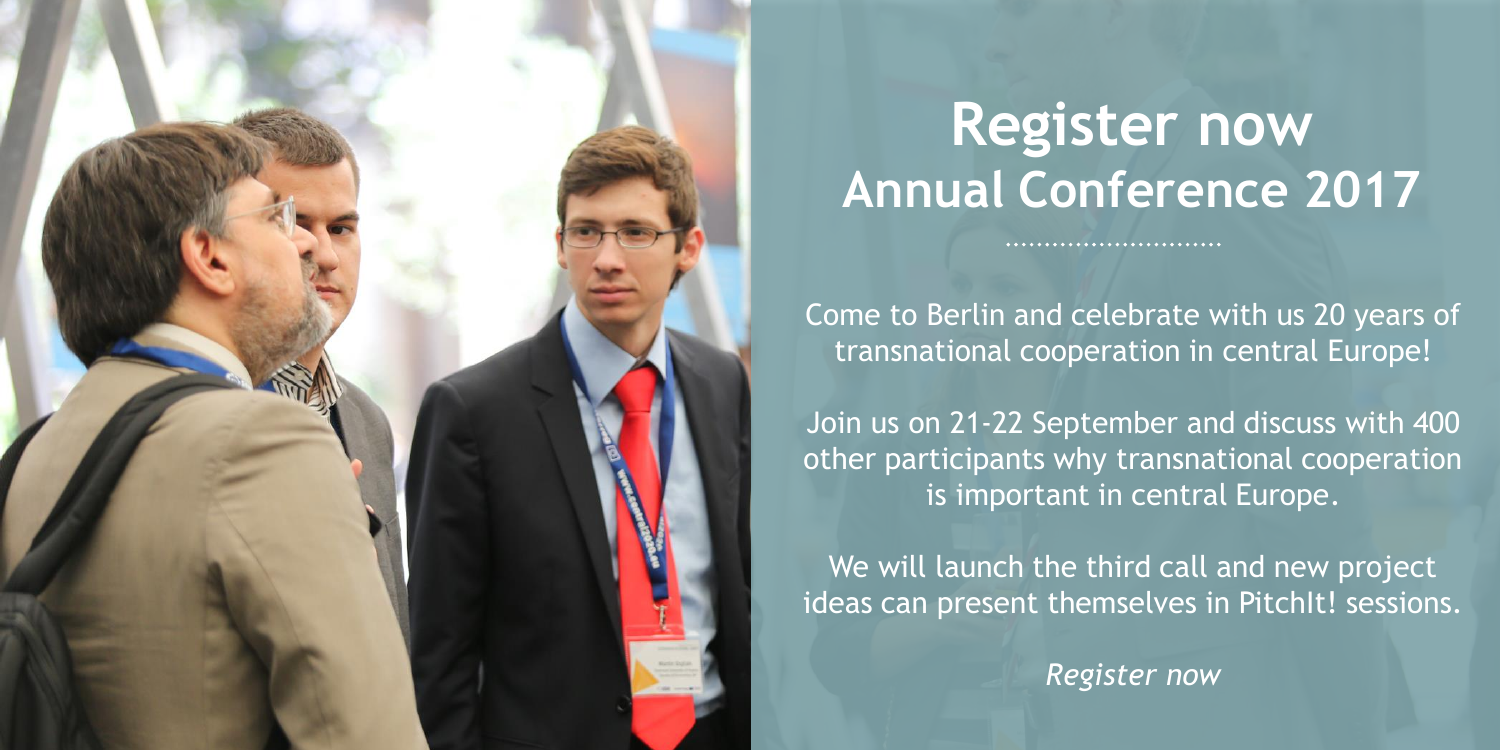## **PitchIt! Cooperation ideas for central Europe**

Do you want to get first-hand feedback on your project idea? Are you looking for partners to cooperate with you?

Then pitch your project idea to experts and likeminded people at our annual conference in Berlin. We are already looking forward to discussing your ideas with you.

> *Apply now for a PitchIt! presentation slot*